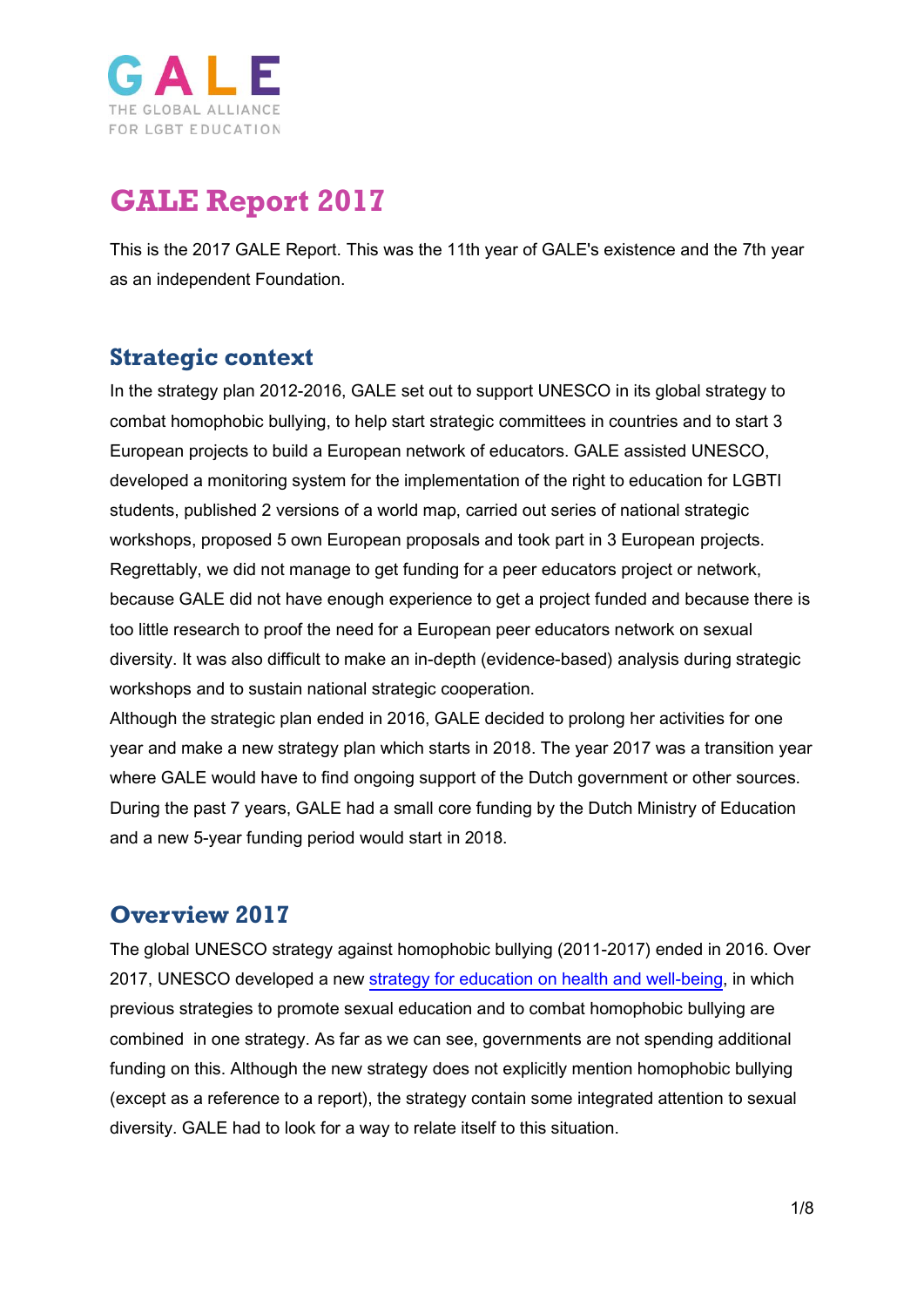

The GALE Foundation does not have core funding or own income. In the past 10 years, it became clear that the commitment to promote attention for sexual diversity in education lies mainly with LGBT NGOs, and these do not have adequate funds to hire GALE Foundation services. Therefore, GALE can only develop substantial support when funded by global donors. Since the banking crisis, this has become very difficult. Global donors offer smaller budgets and prefer to fund local grass roots organizations and avoid "re-granting".

The main way GALE can operate in this context of insecurity is to work more intensively on organizing a system of support of local organizations through help with the establishment of local strategic "GALE" committees and offering training. The draft GALE strategic guide, that was developed in 2016, was tested and improved with the comments. The [GALE Committee](https://www.gale.info/doc/gale-products/GALE_COMMITTEE_GUIDE.pdf)  [Guide](https://www.gale.info/doc/gale-products/GALE_COMMITTEE_GUIDE.pdf) was published in may 2017.

A GALE Association Committee was elected with the hope this would increase the members participation in GALE. A global review was started to assess what the opportunities are for future work on the international level. Also, work on a World Report was started. This took much more than expected, but in December 2017, at least a European Report could be published. Meanwhile, through participation in the European Anti-bulling Network (EAN), GALE contacts in Europe strengthened and the increased capabilities of GALE in developing (European) project proposals led to the granting on one proposal in which GALE is a leader and two other proposals in which GALE is a partner.

### **The Right to Education Project**

In 2015 and 2016 this project that has been implemented in several project phases since 2011 had become financially part of the budget of the Dutch Education Alliance for Sexual Diversity. This [project](http://www.gale.info/en/projects/r2eproject3) is financed by the Dutch Ministry of Education. This project phase 2015-2016 was extended (without extra budget) to May 31, 2017, and an additional budget was allocated for the period between May 31 and December 31. In the accounts, the budget for the period 1 January 2015 - 31 May 2017 will appear as the "Dutch Education Alliance for Sexual Diversity project" ("Project Onderwijsalliantie") and the budget for the period 31 May 2017 - 31 December 2017 will appear as the "Dutch Education Alliance for Sexual Diversity project extension" "Project Onderwijsalliantie-verlenging".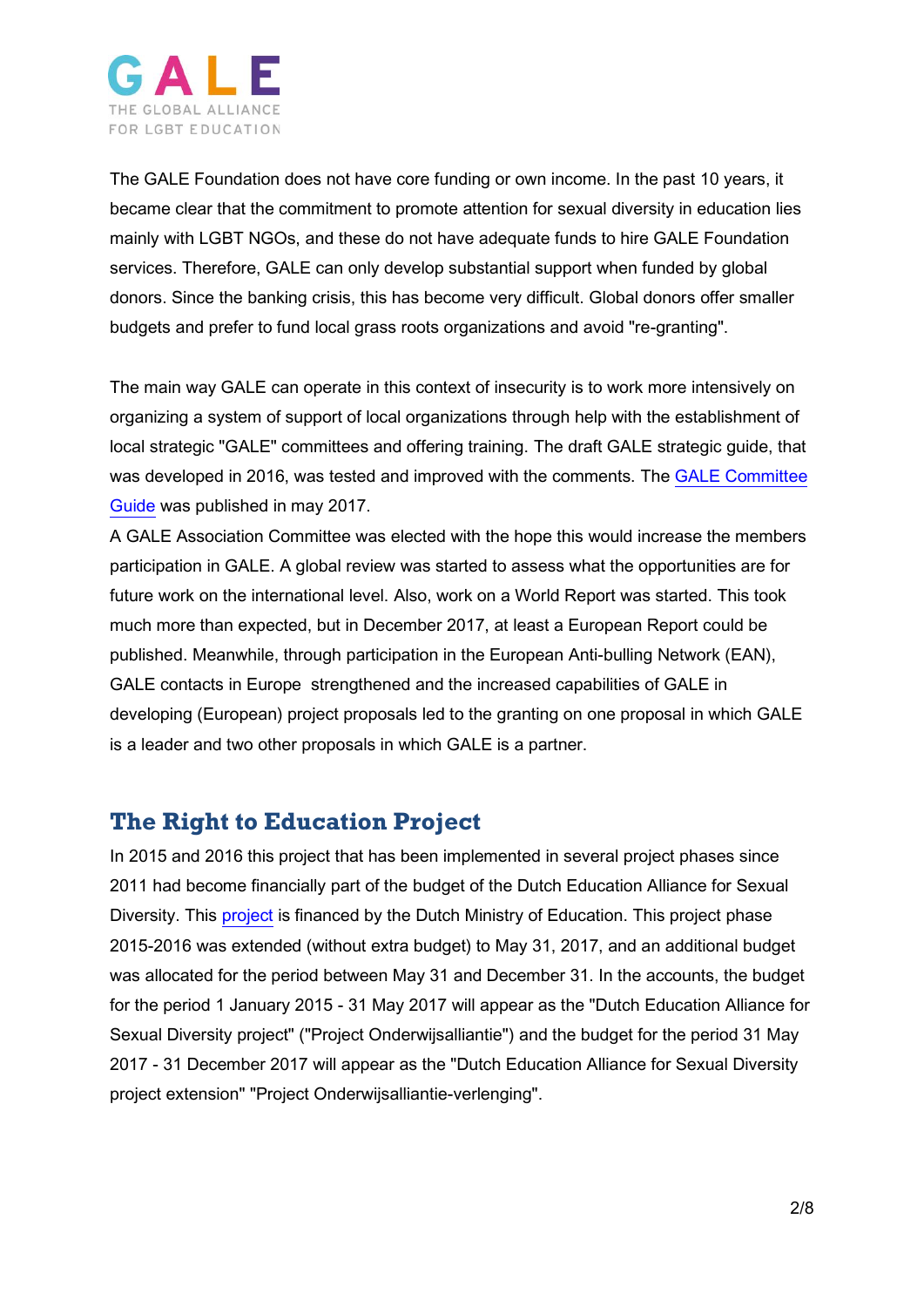

### **Finalizing the 2015-2017 part of the project**

In the beginning of 2017, the GALE Committee Guide, which offer a format for how national or local cooperation committees can develop a high impact LGBTI education strategy, was evaluated by Youssuf Abdelnour (intern). The guide was improved with the feedback and published in May.

GALE carried on to monitor the right to education by stimulating NGOs to fill in the checklist and organize meetings and workshops to assess their national situation. From the summer on, GALE worked a World Report on the State of LGBTI Education. This turned out to be more time-consuming than expected, and it cost more research quality than expected. GALE tried outsourcing part of the work, but the results were below quality expectations. The director had to spend a lot of time on reviewing and improving the outsourced work to an acceptable quality level. When it became clear in October that GALE would not be able to develop a full World Report in 2017, we decided to focus on European countries because in January 2018, there will be a European government representatives conference. The Dutch ministry allowed GALE to shift hours from strategic meetings to finalizing the report and to participation in the development of UNDP indicators (see later).

A workshop on the report during the ILGA Europe conference was rejected and only a short preliminary overview could be presented during a workshop with research presentations. The [European Report](https://www.gale.info/en/news/gale/171224-gale-publishes-first-overview-of-lgbti-education-in-europe) contained 412 pages and was published in December 2017.

A very successful 5-day training was given to 50 teachers, researchers and politicians in April, in Curitiba, Brazil. This training was part of a week's activities of the new Brazilian Institute for Sexual Diversity (IBDSEX) and the celebrations of the 25th year of the Curitiban LGBT organization Dignidade.

GALE visited the [World Anti-bullying Forum in Stockholm](https://www.gale.info/en/news/global_news/170627-first-global-conference-on-bullying-features-attention-to-homophobic-bullying) in May, did a presentation on the bullying in the context of the GALE World Report, and facilitated an EAN workshop on the potential of certification. The Forum sparked a debate about how the current definition of bullying is insufficient to capture homophobic bullying. This inspired the director to do a speech at the EAN European conference in September, in which he [proposed a reviewed](https://www.gale.info/en/news/gale/171001-gale-proposes-adapted-definition-of-bullying)  [definition.](https://www.gale.info/en/news/gale/171001-gale-proposes-adapted-definition-of-bullying)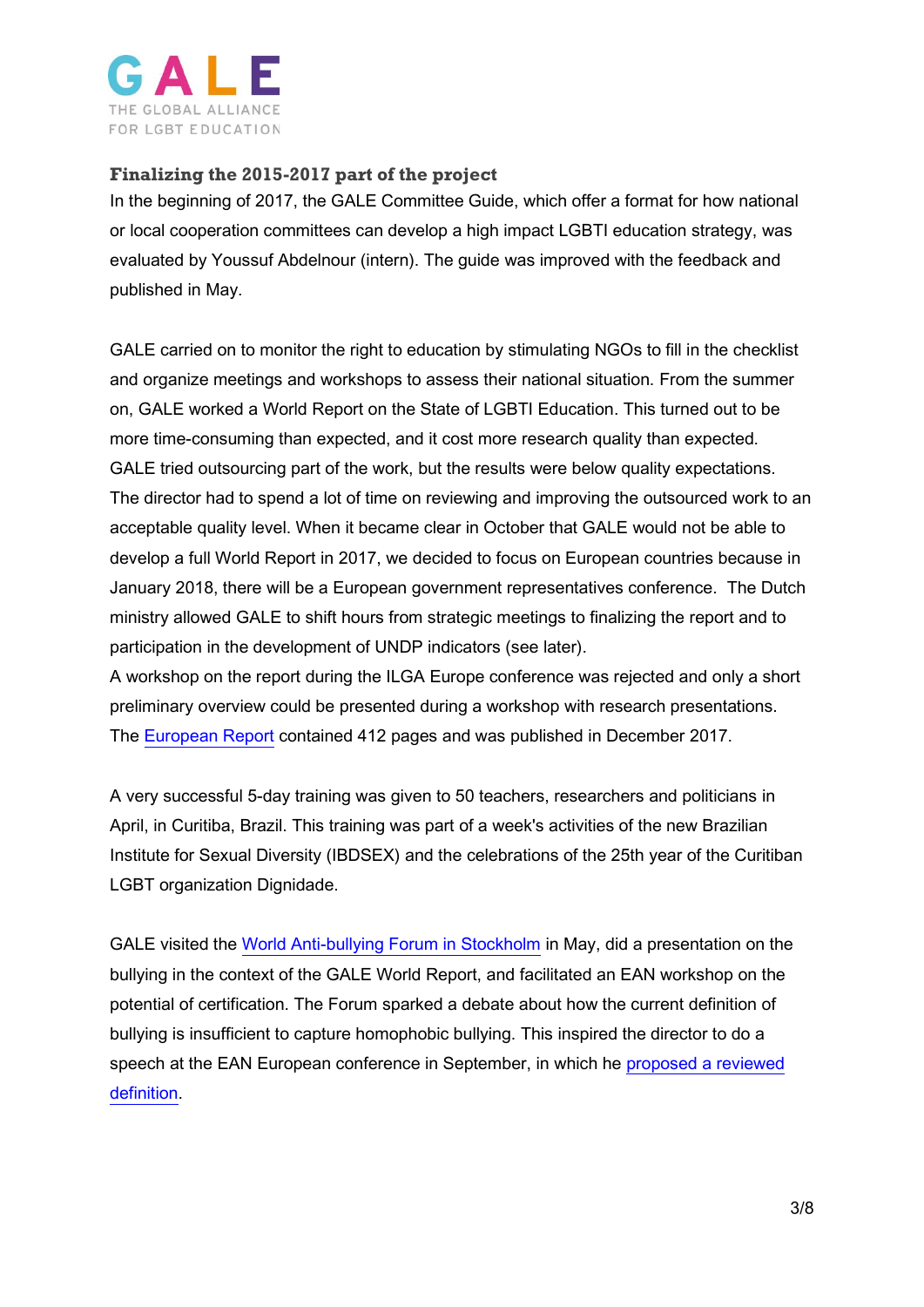

In May, GALE did a presentation during the IDAHOT celebrations in Barcelona, and used the visit the make connections for future projects in Catalonia.

Also in May, GALE attended the European expert conference on sex education in Berlin, which was convened by the German national health center BZgA in collaboration with IPPF. Together with Doortje Braecken, recently retired senior officer of IPPF, the GALE director facilitated a workshop on sexual diversity.

Project plans were be developed for European projects on the intersection of schools, sexual diversity and religion (in cooperation with the European Platform of LGBT Christian groups) and on anti-bullying (in cooperation with the European Anti-Bullying Network EAN). The EAN project, which aims to develop an anti-bullying certification procedure, was accepted by the Dutch Erasmus+ authority and will start in 2018. The proposal for the Religion & Diversity project could not be submitted because GALE could not find enough reliable partners: the Christian LGBT movement is still in a very basic stage of self-organization. GALE attended the annual conference of the European Platform of LGBT Christian groups in Gdansk in May and did a [workshop](https://www.gale.info/en/news/gale/170527-gale-and-lgbtchristians-want-cooperation-with-religious-schools) on the project idea to explore interest for a proposal next year. At the end of 2017, GALE found enough partners to submit a proposal in March 2018.

GALE kept looking for cooperation with ETUCE, the European federation of teacher unions, as it had been since 2014. However, ETUCE decided that attention for sexual diversity again was not a priority in 2017.

At the closing conference of the UNESCO anti-homophobic bullying project (May 2016), GALE worked with the support of other global LGBT organization to organize a civil society meeting. The representatives of civil society decided it was necessary to do an assessment of the impact of the UNESCO strategy and the opportunities for a follow-up. A global [No-](http://www.gale.info/no-bullying-coalition)[Bullying-Coalition](http://www.gale.info/no-bullying-coalition) was created to support this assessment, which was carried out by GALE. The format of the assessment was developed in 2016 and its implementation started the summer of 2017. The research proved to be slow, because some of the international stakeholders - notably of UNICEF, could not be reached. Also, the number of NGOs replying on the survey was lower than expected. The draft report was finalized in December 2017. In 2018 the report and recommendations will then be presented to the No-Bullying-Coalition. The results will also inform the strategic choices of GALE itself.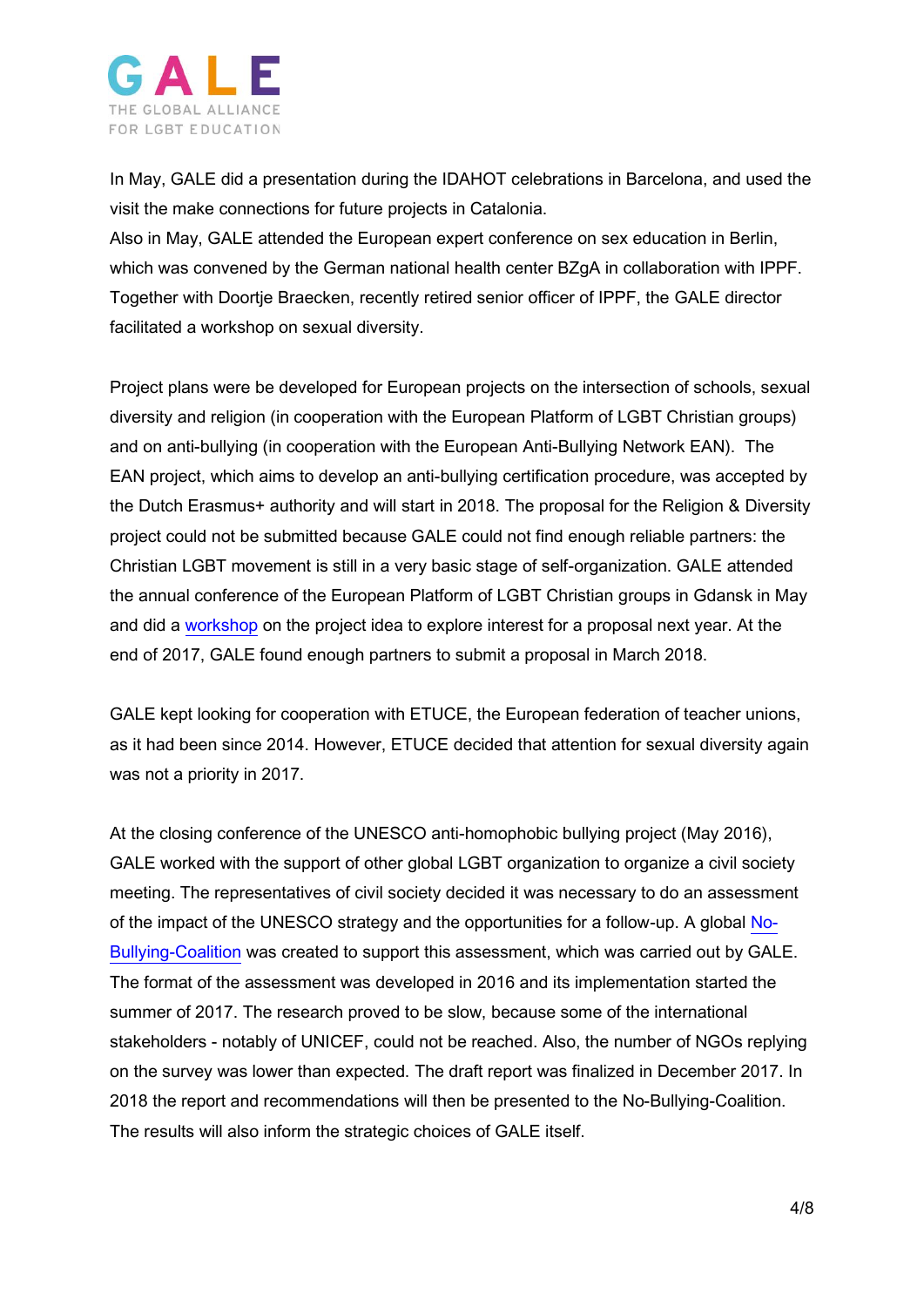

In August, UNDP and UNESCO were making calls to participate in the development of international indicators on SOGIESC<sup>1</sup> in the context of the Sustainable Development Goals (SDGs). GALE made an offer for the UNESCO tender, but it was rejected because UNESCO preferred a "neutral, academic" partner on this. However, Outright International did involve GALE in the online discussion on the UNDP indicators on education, first in online discussions with NGOs and later - under the guidance of UNESCO - with experts. GALE had substantial influence on the indicators, which originally were quite limited to bullying and sex education only. A disappointment was that GALE could not convince other experts to include the right to quality teachers, which is an important parts of the GALE indicators (the GALE Checklist). GALE did decide to slightly alter the GALE Checklist after the UNDP/UNESCO discussions on indicators. From 2018 on, the checkpoint about the right to an appropriate curriculum will be split into the right to a curriculum on diversity (skills) and the right to inclusive sex education. The checkpoint about right to psycho-social support will merged with the right to such support by school staff, by expanding "support by teachers" to "support by school staff" and including the ability to refer to outside school support.

### **HOMBAT project**

In January, GALE was asked to be partner in several projects. One of these was funded in August. The "HOMBAT" project ("Combating Homophobia") is focused on developing and delivering teacher training on sexual diversity in South-Cyprus, Greece and Lithuania. The role of GALE is to function as expert, to train trainers and to facilitate strategic workshops in each of the three countries. A kick-off meeting was held in October 2017. In December, GALE assisted with the development of needs assessment surveys.

## **Training**

GALE tried to offer the European course on "Combating homophobia in schools", but did not succeed in this. The e-courses that were developed in 2016 and were for free until the end of that year, were transferred to another server "sexualdiversityacademy.org" and offered for a fee that covers the costs.

 $1$  sexual orientation, gender identity, gender expression or sex characteristics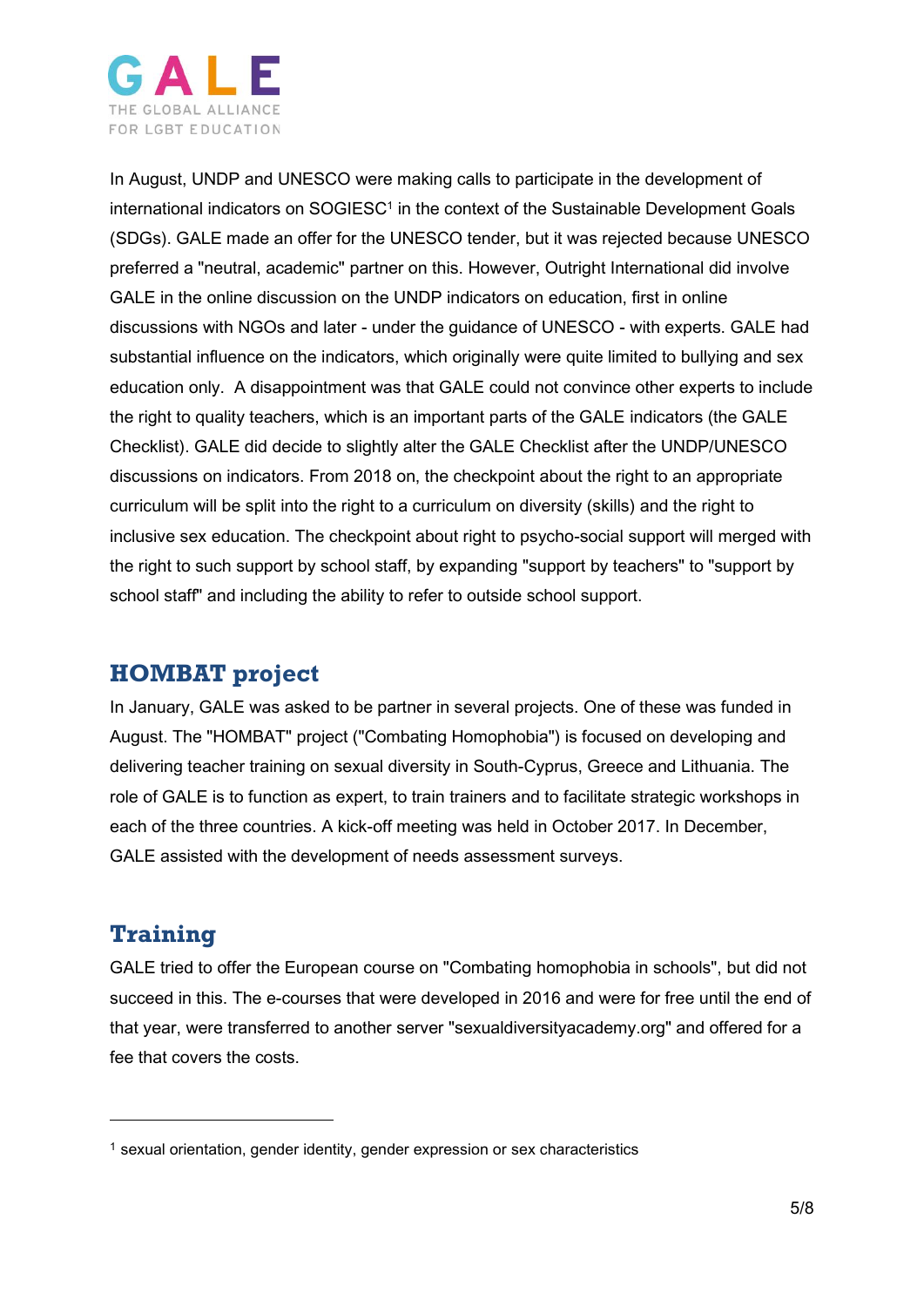

## **Fundraising**

In 2017, fundraising focused on securing core funding and on developing European projects. The Dutch government (Ministries of Education and of Foreign Affairs) was be approached for a continuation of the Right to Education project. Both inquires were met with negative responses: the Ministry of Education said no funding will be given to international projects anymore and the Ministry of Foreign Affairs said all funds were already invested until 2020. In Europe, the focus was on projects on the intersection of schools, sexual diversity and religion (in cooperation with the European Platform of LGBT Christian groups) and on antibullying (in cooperation with the European Anti-Bullying Network EAN). As already mentioned, the Anti-Bullying Certification project (EAN) was granted and the Religion & Diversity project will be submitted in 2018.

A long standing wish of GALE was to acquire funding for a European or even global project to support volunteer peer education. However, the funding opportunities for such a project are limited until now. In Europe, an earlier GALE proposal on this was rejected because we could not show a needs assessment that proofs the need of such a network or international support. We could not find an intern to carry out such a needs assessment.

GALE was asked to be a partner in five other European projects. Two of these projects were funded. One project HOMBAT is already mentioned. The other project, "Alice", will start in 2018.

At the end of 2017, GALE inquired with the partners of the [ARES-project](https://www.gale.info/en/projects/ares-project) (2013-2015) if they were interested to resubmit the failed proposal we made in 2016. GALE is considering a shift of this project from adult education to vocational education.

## **Internal policy**

### **GALE Structure**

In essence, GALE is an informal Internet platform which is supported by a foundation under Dutch law. The legal entity of GALE is the GALE Foundation. Formally, the director of the GALE Foundation is also the Board. He is responsible for day to day decisions and making strategic proposals. The Supervisory Council advises the director and has final supervision of the budget. The Council meets about 3 times a year and works closely with the Supervisory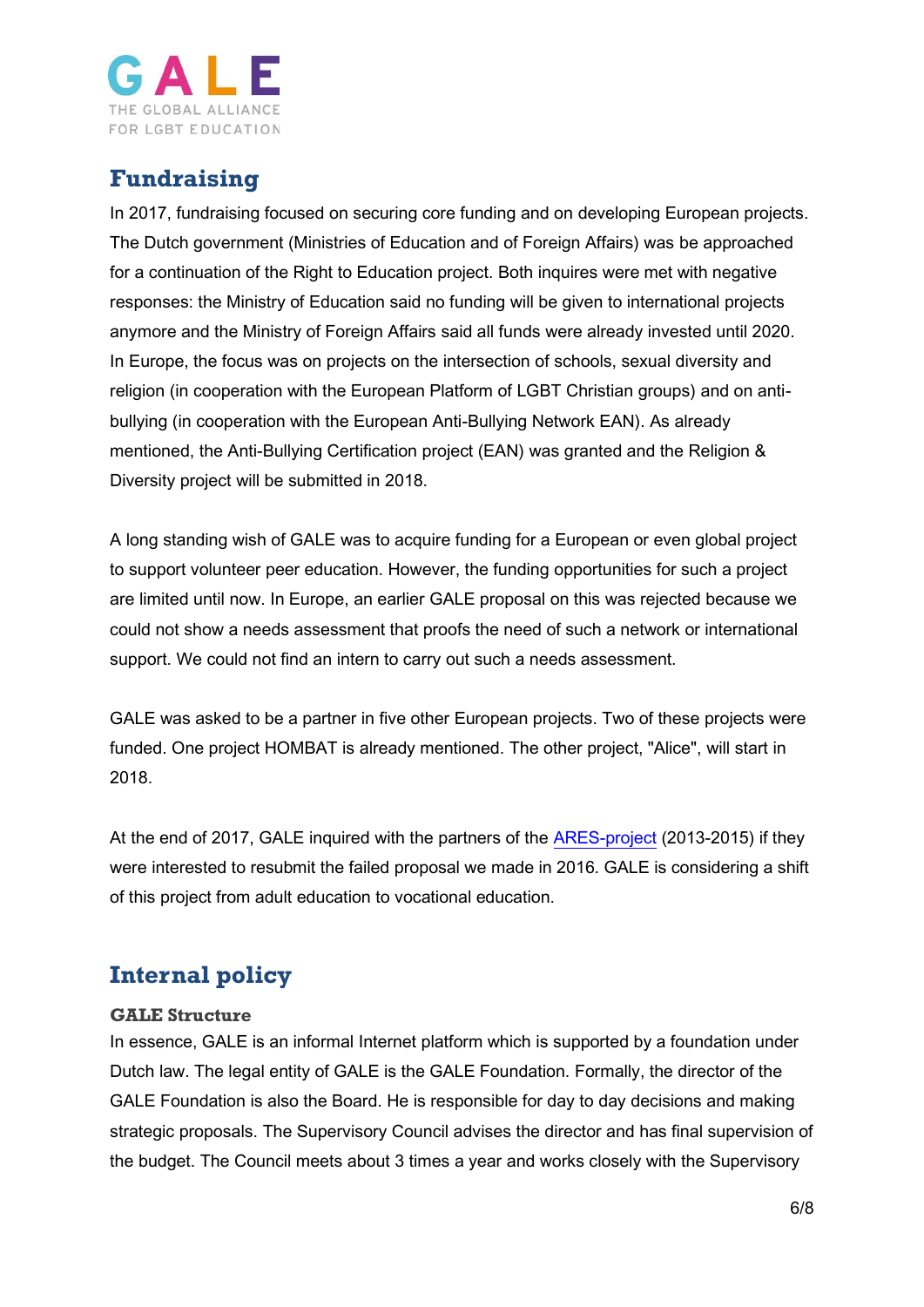

Council of the EduDivers ("diversity education") Foundation, a sister organization in the Netherlands with whom we share the office and staff. The GALE Foundation also takes care of the salary administration for EduDivers.

The platform members form an association which has no legal entity. The GALE members elect a GALE Association Committee, which advises the Board/director.

### **The GALE Foundation Supervisory Board**

The GALE Foundation Supervisory Board has a minimum of 3 members. In the end of 2016, 3 new members have been registered: Irene Hemelaar (chair), Hanneke Felten (secretary) No side functions and Jeroen Bron (treasurer).

Irene Hemelaar: unpaid functions: FNV - Adviseur / trainer Kaderacademie, Heavenly Creature Producties – ondernemer; paid functions: Stichting OndersteBoven – bestuurslid, Doetank Peer (Stichting Peer) – voorzitter bestuur, Wo=Men, Dutch Gender Platform – lid RvT

Hanneke Felten: paid function: senior consultant at MOVISIE (Dutch national institute for social work), Utrecht.

Jeroen Bron: paid function: senior consultant at the Dutch Institute for Curriculum Development SLO, Enschede; member of the Supervisory Board of the RSG Alvinus Magistus high school, Sneek.

The Supervisory Board met 3 times in 2017. It worked on improving information between the Supervisory Board and the Director and on clarifying procedures and [transparency.](https://www.gale.info/en/foundation/accountability) For this, we follow the Model Governance Code of the Dutch Well-being sector. The Supervisory Board adopted reviewed Rules of Procedure and a Directive of Executive Powers and will soon adopt a Child Protection Policy, which is already in use in the Foundation's work.

It was agreed the Supervisory Board will get project proposal outlines before they are worked out into full proposals. The Supervisory Board discussed a draft strategic plan 2018-2022, advised on it and decided the next draft will be put forward to the Association Committee, after which a final version will be decided upon in May 2018.

### **GALE Association Committee**

In the beginning of the year, the GALE platform members GALE chose a GALE Association Committee. There were ten candidates. Only 10% of the members voted, and only [two](https://www.gale.info/en/news/gale/170409-two-candidates-elected-for-gale-committee)